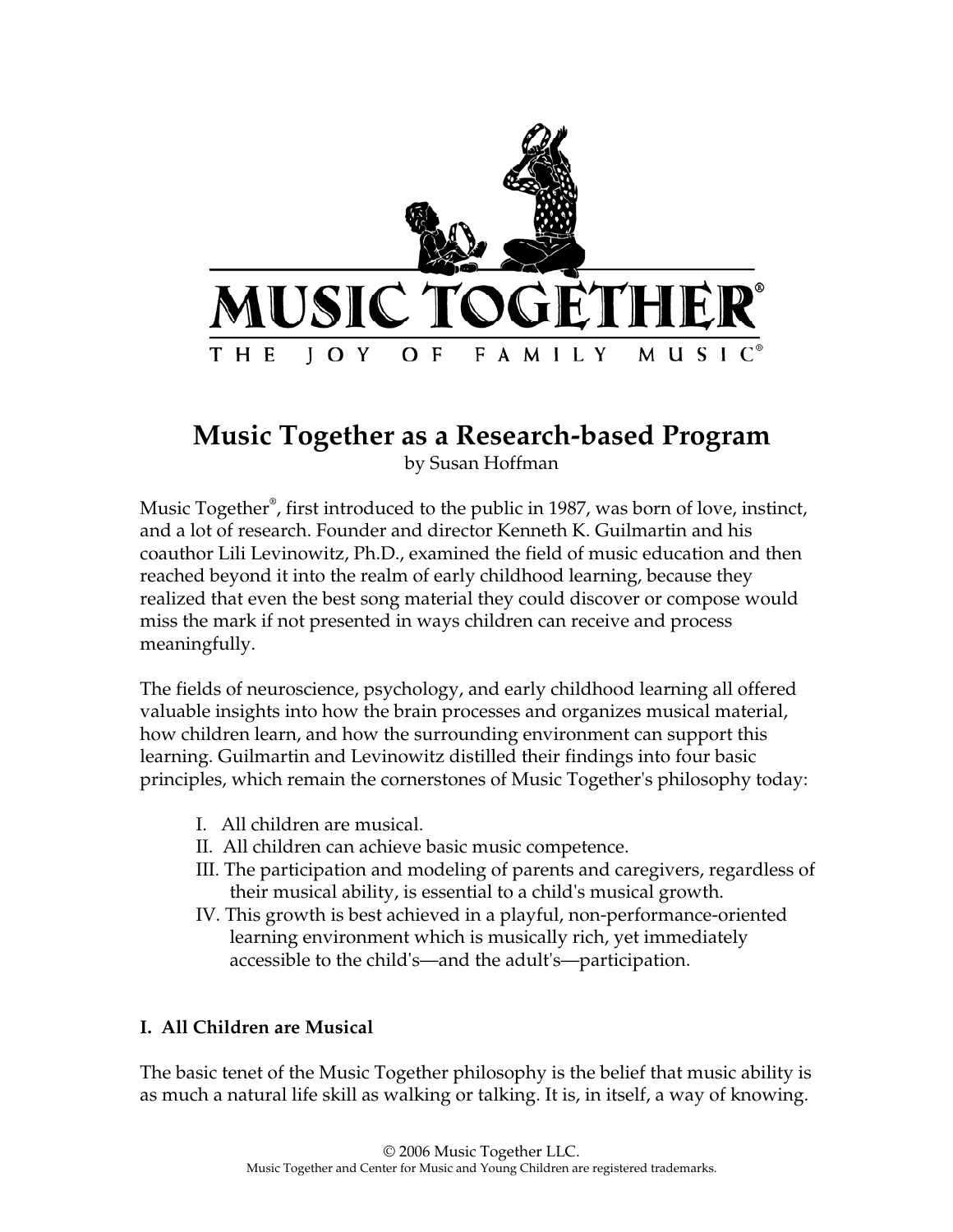Harvard psychologist Howard Gardner posits that music is one of many human potentials or "intelligences" which all individuals are capable of expressing. To be sure, people may develop these intelligences to different degrees, but they are present in each of us.

According to learning theorist Edwin Gordon, music aptitude—which is the "receptive" thinking process for music—is normally distributed in the population. That is, its occurrence in children can be depicted by the same bell curve that depicts measures of other types of intelligence, such as I.Q. scores. The majority of us, therefore, have at least "average" music aptitude, which is certainly sufficient for the "expressive" process for music—that is, for participating in the music of our culture with ease and enjoyment by singing, dancing, and/or playing instruments.

Why, then, is this not reflected in our culture? Why do so many people consider themselves "tone deaf" or unmusical? Guilmartin has theorized that participatory forms of music-making and involvement have been steadily eroding since the mid-twentieth century, due to the pervasive influence of media technology. In the past, if you wanted to enjoy some music, you most often had to make it yourself, if only by singing or whistling. Increasingly, a performance orientation has dominated our music-making to the point that there is little tolerance for musical expressions that fall between expert performances on stage and singing solo in the shower.

Our culture inadequately supports music-learning during the most critical developmental period—early childhood. Fully half of today's elementary school children cannot find their singing voices. In a study published in 1998, Levinowitz, et al., showed that in the past twenty years, the percentage of elementary school children who can sing in tune has dropped an astounding 33%. Her work also finds no improvement when comparing sixth-graders with first-graders—in other words, simply growing up isn't enough to develop a singing voice. Children are rhythmically delayed as well: movement expert Phyllis Weikart has shown that many children cannot walk to a beat or do simple movement patterns. Although music aptitude is innate, it remains true that music expression, like language, is a complex skill which is learned and which must be supported in order to flourish.

## **II. All Children Can Achieve Basic Music Competence**

Although music learning and language acquisition are different processes in the brain, they are analogous in many ways. From infancy, the child's brain is wired to respond to stimuli in the environment. This stimulation triggers brain activities which lay down new neural pathways and make the child responsive to even subtler forms of stimulation. It's a complex feedback loop between the growing brain and its environment.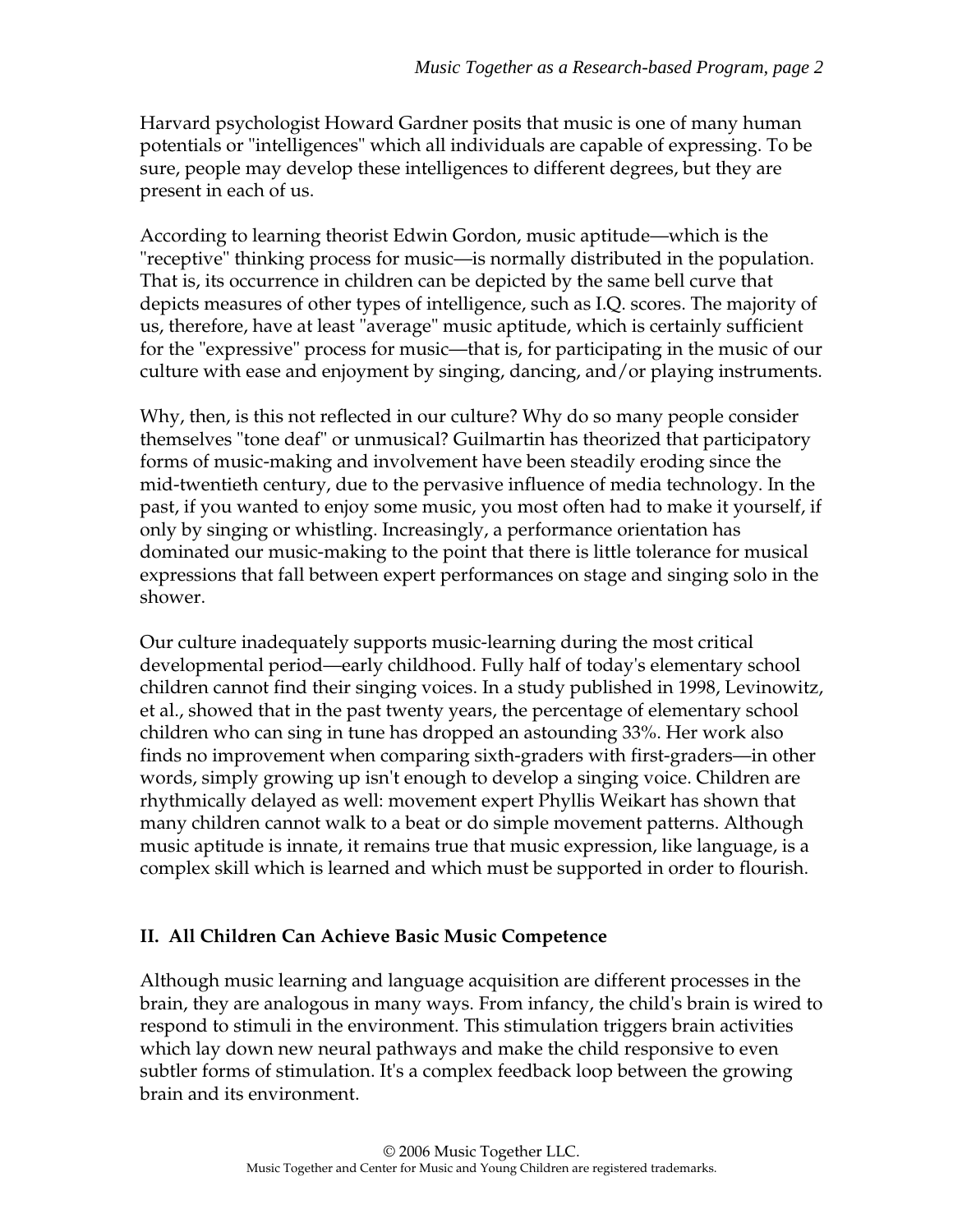The exact processes are still not understood, but it's clear that the child is predisposed to decode the language of his culture. No one "teaches" a child language in a formal manner: the child absorbs it through his environment and, in effect, teaches himself. This happens in a fairly predictable sequence through which language gradually evolves from the child's babble.

Therefore, given a sufficiently rich environment, basic music competence—which Music Together coauthors Guilmartin and Levinowitz define as singing in tune and moving with accurate rhythm—develops in an organic, predictable sequence. During this stage—which the coauthors call "primary music development"—the child passes from what is known as "music babble" to basic music competence. As with many neurological processes, there is a time when the brain is particularly primed for this developmental task: the critical years for developing basic music competence are from birth through age six.

John Holahan, former professor at Temple University, was able to describe some of the stages which children pass through on their way to basic music competence. These growth stages seem linked to children's responses to music stimuli in an environmental feedback loop similar to that of language acquisition. This spiral of exposure and experimentation, as Guilmartin and Levinowitz have described it, is how the child teaches himself music. The essential factor, of course, is that the child be exposed to a quality music environment in order for this learning to occur.

## **III. The participation and modeling of parents and caregivers, regardless of their musical ability, is essential to a child's musical growth.**

Joseph Chilton Pearce has observed that no intelligence or ability will unfold until or unless given the appropriate model environment. Providing such a quality music environment may seem a daunting task to parents whose own childhood lacked this kind of music support. Happily, though, no special music skills are required—just the musical equivalent of the cooing and talking which unconsciously supports language development.

The effect of parents' musical interaction with their child is undeniable. A study by Brian Kelley and Linda Sutton-Smith of the University of Pennsylvania demonstrated that a child being raised in a home with musically inclined parents shows music behaviors which are considerably more developed than those of a child living with parents who have little or no interest in music.

It's important to note that the child is not learning because the parents are somehow musically "talented"—she's learning because she is musically *engaged*.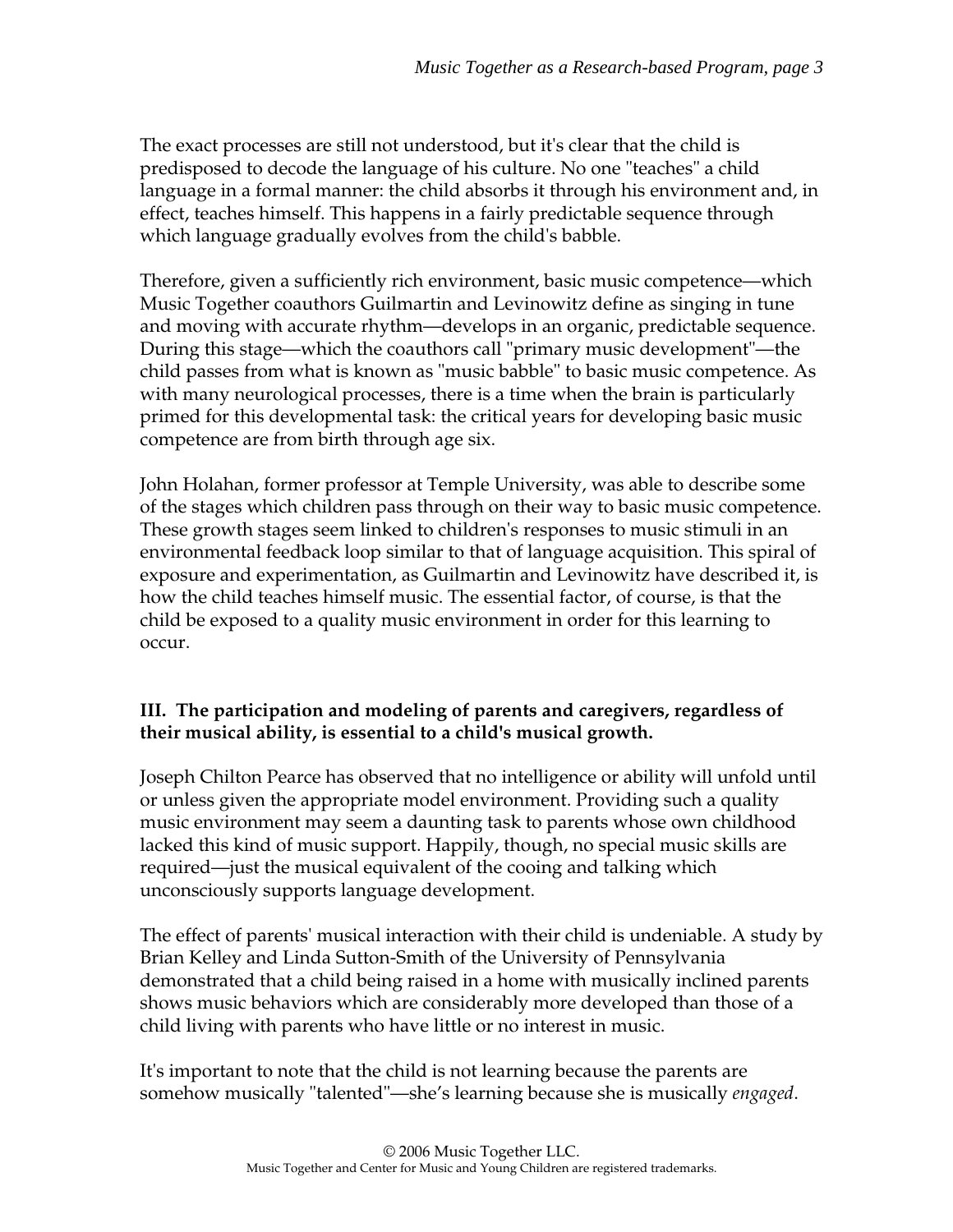Noted early childhood educator Lillian Katz has observed that children learn skills, knowledge, and dispositions from the adults in their lives. While any adult can help a child acquire skills and knowledge, only those adults with whom the child has the closest emotional bond—parents and primary caregivers—can affect a child's disposition. A music-making parent, whether musically competent or not, will give a child the disposition to make music herself.

#### **IV. This growth is best achieved in a playful, non-performance-oriented learning environment which is musically rich, yet immediately accessible to the child's—and the adult's—participation.**

In the groundbreaking Pillsbury Foundation Studies, Gladys Evelyn Moorhead and Donald Pond observed children over time in a preschool setting where simple musical instruments were available at all times and the children were free to choose if, when, and how to use them. In other words, music was supported in a distinctly indirect and non-formal way.

Moorhead and Pond observed that children learn entirely differently than adults. They teach themselves through their play, which is at once fun and purposeful. In this musically supportive setting, music was spontaneously interwoven with the children's play: children sang or hummed, chanted, picked up and discarded instruments, and moved rhythmically as they went about their activities. They were instinctive music-makers, expressing tonal and rhythmic behaviors as part of their being.

It is the aim of Music Together to support, and to give parents the tools to support, this natural music ability inherent in us all. The program is designed to provide the "musical nutrients" which make up a healthy music diet and allow a child's tonal and rhythmic competence to grow. The individual components of the curriculum—including short tonal and rhythm patterns, song choices in a wide range of tonalities and meters, songs with and without words, and movement activities—are based on research done by the Music Together coauthors, Edwin Gordon, and many others in the fields of early childhood and music education.

Parents and caregivers needn't worry about how to create an adequate music environment for their children: the essential ingredients are all in the Music Together material and its presentation. The playful, non-formal classroom experience, combined with active parent and caregiver participation, provide the child with a rich, developmentally appropriate experience. The inclusion of songbooks and recordings for home use encourages parents to play musically with their children, thereby supporting the child's tendency for spontaneous music-making.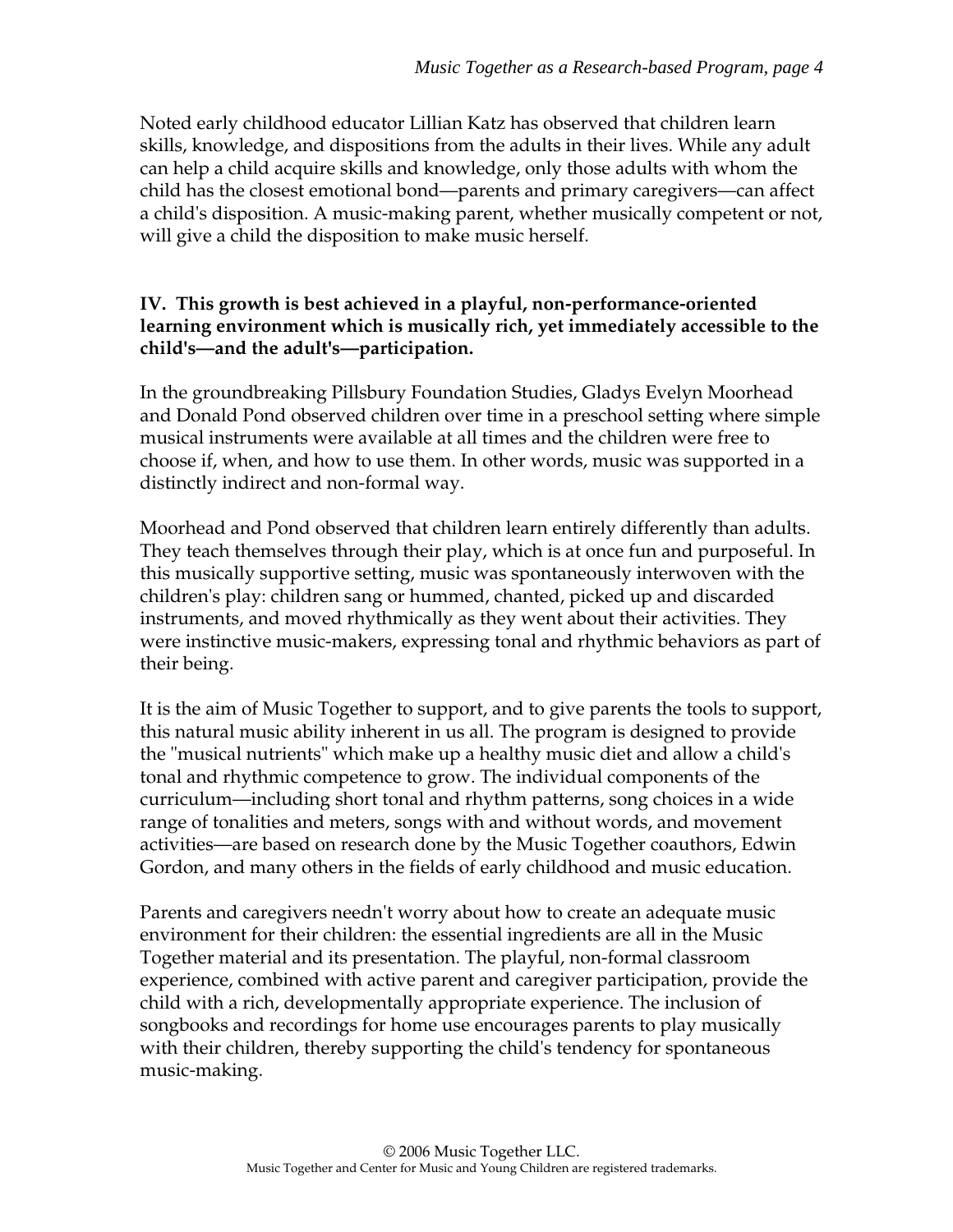Music Together's research and development arm, the Center for Music and Young Children, stays current with the latest research in the fields of early childhood education and music education, as well as conducting its own research. CMYC operates a "lab school" serving the greater Princeton, New Jersey, area where, in a regular classroom setting, the program is continually tested through observation of children's tonal and rhythmic behaviors and their responses to specific songs, activities, and tonal ranges.

Research is also conducted into parents' and caregivers' responses to the program and how the classroom activities affect family music-making at home. Music Together works closely with its teachers around the world to continually refine the program based on the experiences reported from thousands of classes. Parents and teachers alike have witnessed the strength of the program, seeing children's music behaviors blossom and grow. Parents, too, report a greater ease and enjoyment with informal music-making which, for many, is a transformative experience reconnecting them to their own musicality.

The Music Together program is based on solid, ongoing research. The result of this, however, is not a formulaic, performance-oriented learning environment but rather a warm, inclusive, playful experience for all ages. Music Together is, indeed, the Joy of Family Music.®

#### **References**

- Gardner, H. *Frames of Mind: The Theory of Multiple Intelligences*. New York: Basic Books, 1983.
- Gordon, E. *Learning Sequences in Music: Skill, Content, and Patterns*. Chicago: GIA Publications, Inc., 2001.

\_\_\_\_\_\_\_. *A Music Learning Theory for Newborn and Young Children*. Chicago: GIA Publications, Inc., 1997.

Guilmartin, K. "The Adult Is the Real 'Student'! The Challenge of Involving Parents in Early Childhood Music." *Early Childhood Connections*, Spring 1999, 15–22.

\_\_\_\_\_\_\_. "The Developmental Orientation: Learning to Let Children Learn." *Early Childhood Connections*, Spring 2003, 30–38.

Guilmartin, K. and L. Levinowitz. "A Model for Enhancing Music Development through the Inclusion of Informed Parents and Other Primary Caregivers in Early Childhood Music Classes." Paper submitted for International Society of